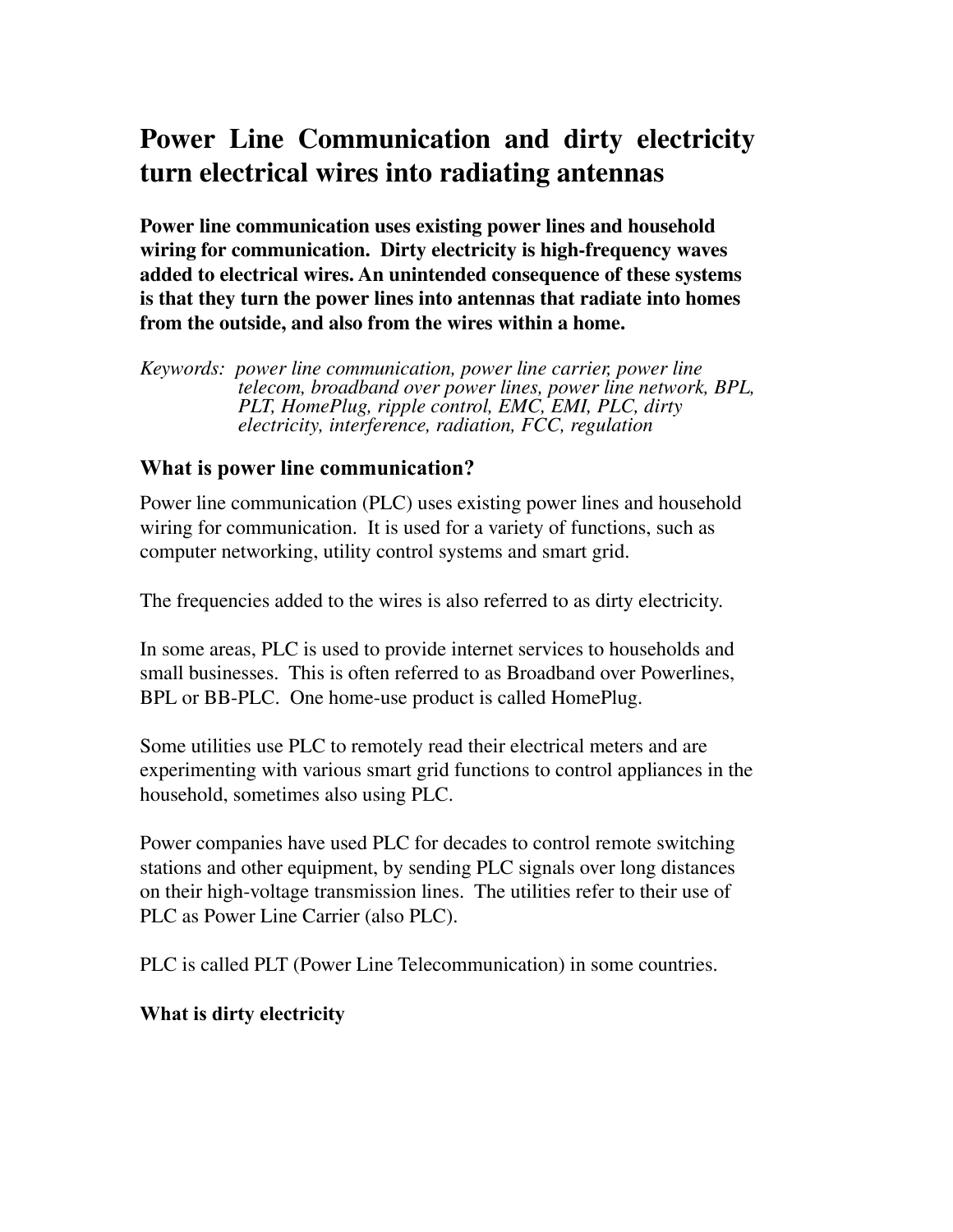Dirty electricity is any frequency added to electrical systems, other than the power frequency. In North America the power frequency is 60 hertz, in most of the world it is 50 hertz.

Dirty electricity is produced by many types of electrical equipment, such as energy efficient light bulbs, light dimmers, home electronics, computers, solar inverters, battery chargers and variable-speed motors. PLC is a particularly potent source of dirty electricity.

# **Unintentional antennas**

All types of PLC systems turn the electrical wires into unintentional antennas. Since the PLC users continue to maintain that it is not true, this document goes to great lengths to refute them.

When electrical signals travel along a wire, that wire will radiate the signals into the air. This can sometimes make electronic equipment malfunction, which is referred to as Electromagnetic Interference (EMI). The engineering specialty that deals with these kinds of problems is called EMC (Electromagnetic Compatibility).  $1, 2,3$ 

Cables intended for data communication such as coax, telephone wires and twisted-pair are all designed to limit the antenna effect.

The electrical wires inside a house and along the street were not designed this way, as they were never intended to carry communication signals. It is even common for wires on poles to be separated from each other, which enhances the antenna effect. The miles of electrical wires in a neighborhood can act as a very large antenna.

We refer engineers and other technical people to the appendix for more details.

# **Using household wires as antennas**

In a few cases, the wires in a home are used as intentional antennas. The most common use is by electricians who need to locate hidden wires. They plug a small device into an outlet, which sends signals out onto the household wires (usually in the lower kilohertz range). The electrician then uses a small handheld wireless receiver to locate the wires.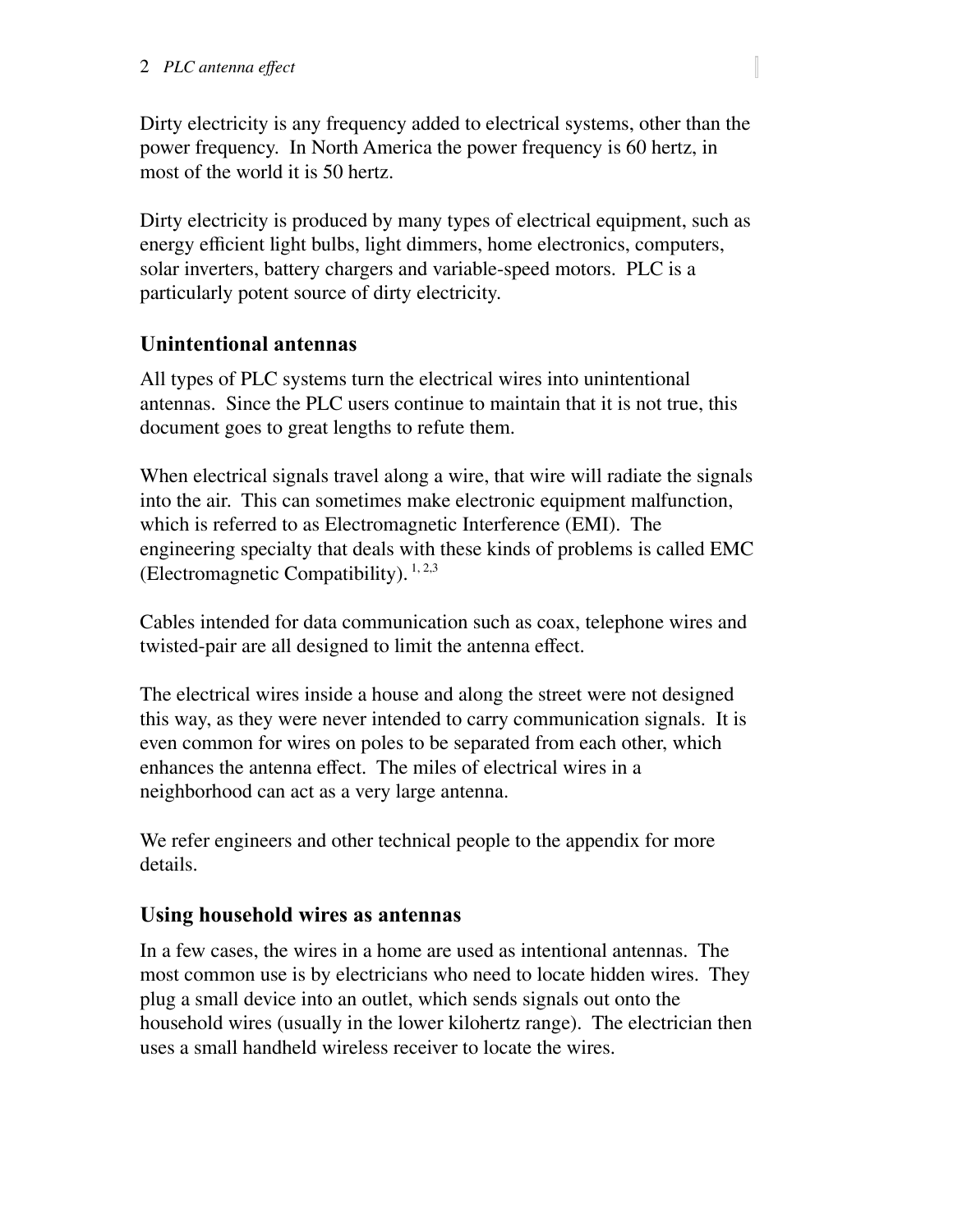Another use is PowerLine Positioning (PLP). <sup>4</sup> This can be used to locate people in a building, if they wear special tags which receive the signals from the wiring in the walls.

Household wires have been used to transmit the wireless signals of an AM radio station serving a small area, such as student housing on a college campus. These are called carrier current stations. 5

### **PLC systems as transmitters**

The early PLC systems used low frequencies, which were not a problem for telecommunication. As faster PLC systems were introduced, they started using higher frequencies that were getting close to those used for telecommunication. Users of short wave radio (HAM radio), emergency services and radio astronomy became concerned that the PLC signals would spill up into the bands they were using, causing interference.

Radio amateurs started complaining about interferences with their radios. The PLC industry responded by denying there were any problems at all.<sup>6</sup>

A spokesperson for a PLC vendor with operations in Ohio and Maryland stated that:

[Interference] just doesn't exist.<sup>7</sup>

However, an IEEE engineering paper on the subject states:

Power cables can be considered linear antennas . . . Whenever PLC signals overlay frequency ranges of wireless services, interference may occur. 8

Another research paper, published by the British Broadcasting Corporation, states:

there is the difficulty for radio-system users that the signals [PLC] injects do not simply travel from point to point along the wiring, they also escape as *radiated emissions* [emphasis in original] 6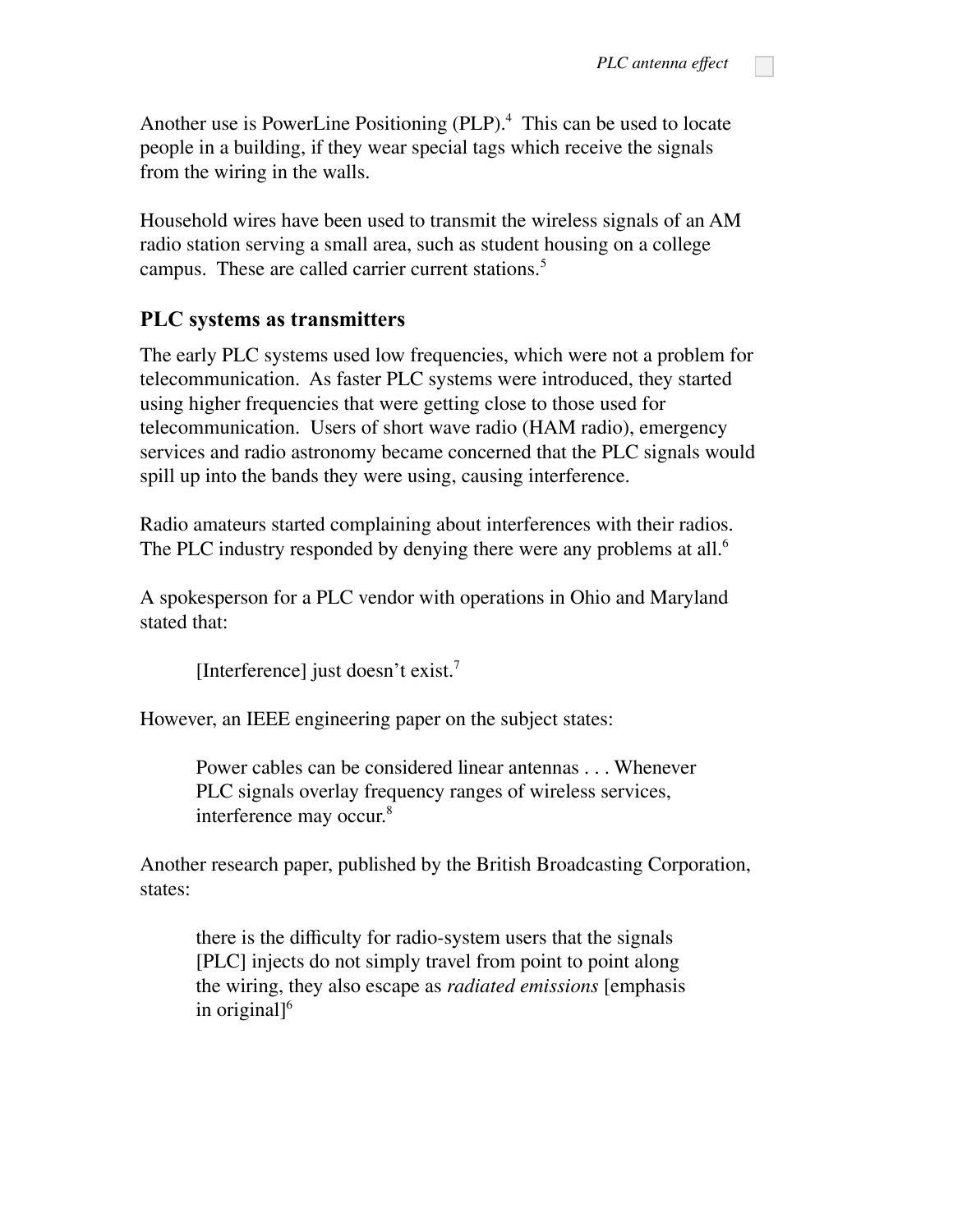The trade magazine *Compliance Engineering* published an article about PLC systems interfering with various wireless technologies, such as anti-shoplifting devices. 29

### **The authorities get involved**

The British Broadcasting Corporation (BBC) got concerned and started looking into the issue. The BBC World Service broadcasts shortwave radio world wide in many languages, especially to countries which do not have a free press. PLC could hamper the reception of these broadcasts.

Since the PLC industry continued to claim that there was no antenna effect, a BBC engineer produced a very elegant demonstration that a widely available PLC system (HomePlug) could be used as a *wireless* network. 6, 9

The Federal Communications Commission (FCC) in the United States looked into PLC after receiving complaints from radio amateurs. The FCC Laboratory measured the radiation from seven PLC/BPL systems. All seven systems radiated unintended wireless signals. One system exceeded the FCC radiation limit, while two others reached the limit.<sup>10, 11</sup>

The FCC Laboratory engineers also produced a video.<sup>12</sup> It demonstrates how the radiation from the power lines interferes with a shortwave radio, as they drive in and out of an area with a PLC/BPL system.

The NATO military alliance became concerned that PLC may interfere with military communication and intelligence gathering. A research task group was assigned to study the issue. The group found that the radiation from both the power lines, as well as in-home wiring could become a problem:

These increased [RF] levels would have an adverse effect on military communications and COMINT [intelligence] systems  $\cdots$ <sup>13</sup>

The Japanese government funded a study to determine if PLC systems would interfere with civilian and military communications, as well as with radio astronomy. An elaborate test was created, with a power line dedicated to the experiment. Wireless receivers were then used to detect the signals at various distances from the power line. <sup>14</sup> The Japanese scientists found significant radio interference from the test site and recommended that the government disallow PLC systems to operate at higher frequencies. The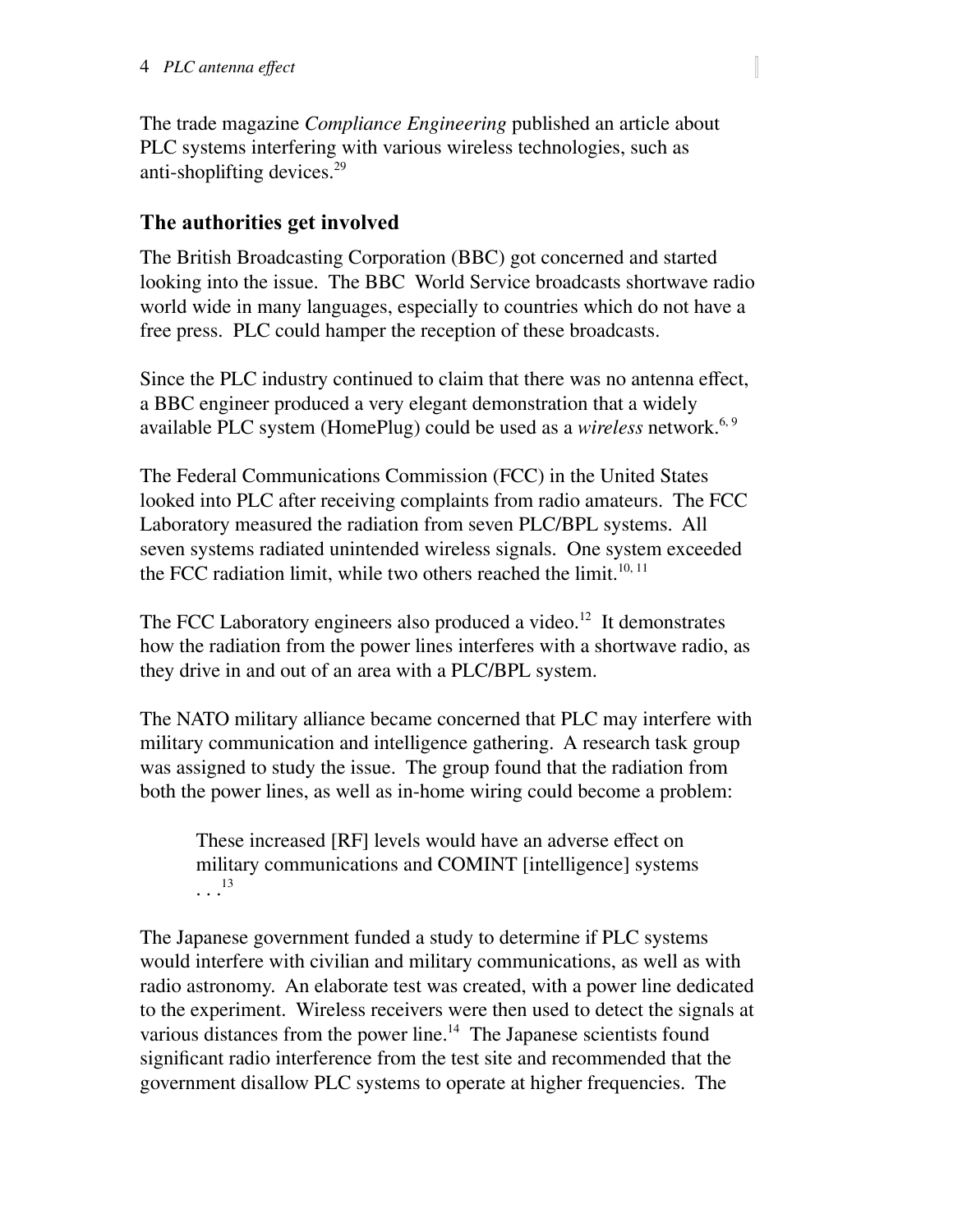government agency concurred, and PLC was prohibited in Japan for frequencies above  $450 \text{ kHz}^{\text{8,15}}$ 

The Swiss Federal Office of Communication investigated the radiation from a commercial PLC system that brought internet service to the city of Fribourg.<sup>16, 17</sup> They found that the radiation levels were above the German NB30 limit.

The telecommunication authority of Austria investigated complaints from emergency services and radio amateurs in the city of Linz. They found that the PLC system providing internet service there exceeded the radiation guidelines and that even the street lights acted as antennas.<sup>18, 19</sup>

These examples of controlled studies in laboratories and measurements on installed PLC systems clearly demonstrate the PLC antenna effect.

The British Electromagnetic Compatibility Industry Association (EMCIA) asked the British authorities to disallow broadband PLC in Great Britain, citing wireless interference. <sup>20</sup> Other parties also weighed in. 13, <sup>21</sup> PLC was allowed in Great Britain, but with significant restrictions. The situation is similar in several other countries in Europe.

#### **Low frequency PLC**

Low frequency PLC systems are mostly used to communicate with remotely read electrical meters (i.e. AMR and smart meters). Some of these systems use frequencies around or below 1 kHz (such as TWACS and TS1/TS2), while newer metering systems tend to use the CENELECT bands (3-95 kHz and  $125-140$  kHz).<sup>28</sup>

Some of the older PLC systems for controlling street lighting, and remotely turn off large irrigation pumps, use a system called "ripple control," which also uses frequencies around 1 kHz.

Some utilities do not appear to understand their own technologies, as the following statement illustrates. It is from a 2011 response from Idaho Power to a complaint about their TWACS PLC system:

*Our AMI system does not generate any frequency, we simply modulate the electrical 60Hz voltage and current wave form to communicate. Since there is no frequency produced by the*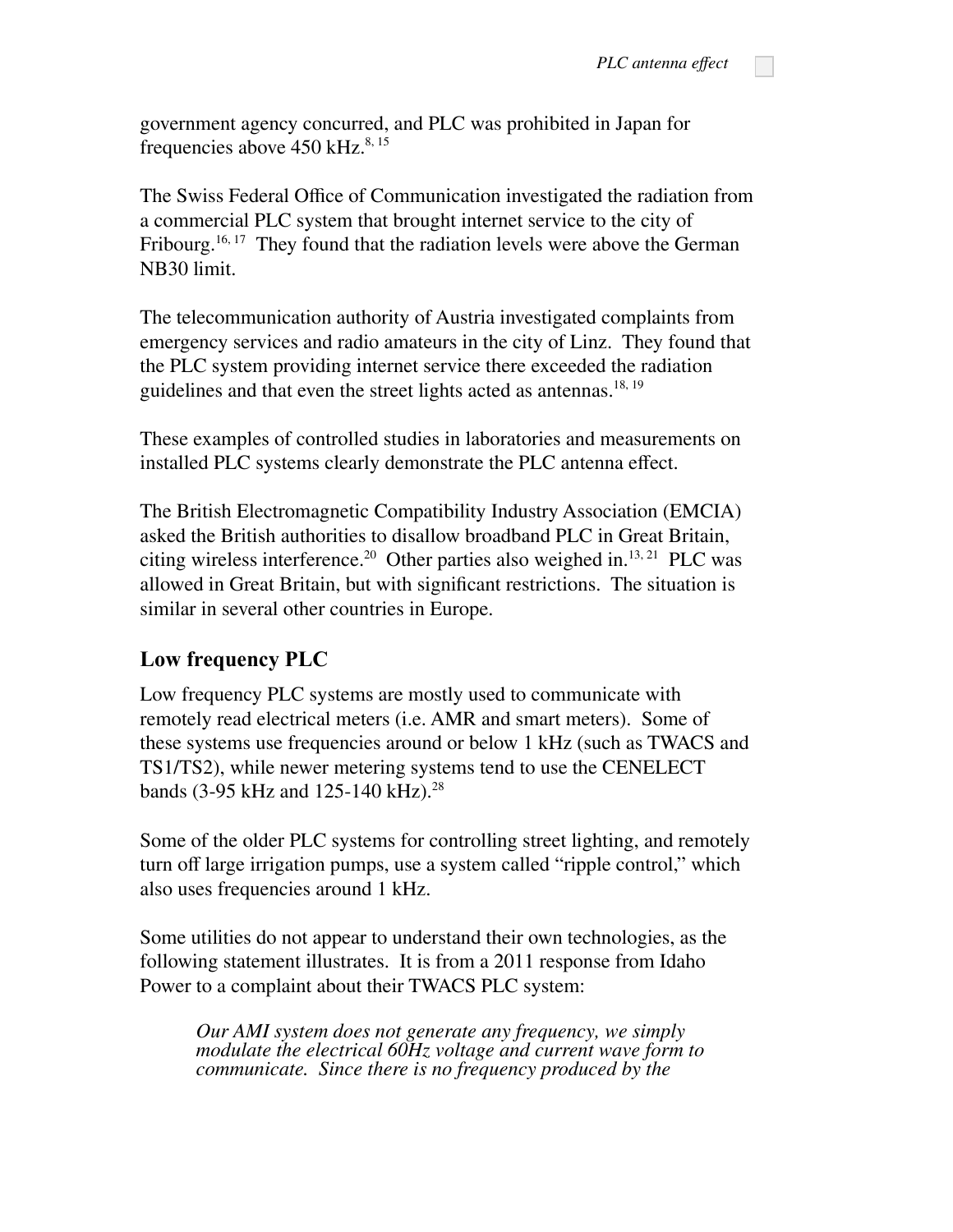*communication there is no frequency to filter or cause a potential health issue.*

The antenna effect is there regardless of the frequency. It is not only in the higher radio frequency bands that power lines act as unintentional antennas. But, it is only at the higher frequencies that there is a problem for commercial and military communications, as well as for radio astronomy, so that is the area that is studied and regulated.

The lower frequencies are not used much for telecommunication any more. One of the earliest experiments with radio broadcasting (by Riginald Fessenden in 1906) used a 50 kHz transmitter, which was also the frequency the U.S. Navy used at the time.<sup>27</sup> Because of the poor sound quality at these low frequencies, the experimenters quickly moved to higher frequencies for their broadcasts.

Today, the lowest frequencies used for broadcasting is the long wave band (153-279 kHz), which is used by some AM stations in Europe, Africa and Asia. $^{27}$ 

The low frequencies are used to transmit over great distances, as they can reach further. This makes them useful for communication with ships and submarines. The civilian marine radio and navigation go as low as 9 and 10  $kHz.^{22}$  The U.S. Navy communicates with its submerged submarines at frequencies around 20 kHz and even as low as 76 hertz. 22

These marine users do not appear to be concerned about PLC systems, perhaps because of the distances to ships at sea.

There are various examples where electrical wires carrying extremely low frequencies can be picked up wirelessly:

During World War II, scientists considered using the emissions from the 50 Hertz power lines in Nazi Germany as navigational beacons for Allied bombers, but better systems were developed. 23

A military listening station found that they could pick up ultra low frequency emissions (about 17 hertz) from electric trains several miles away. 24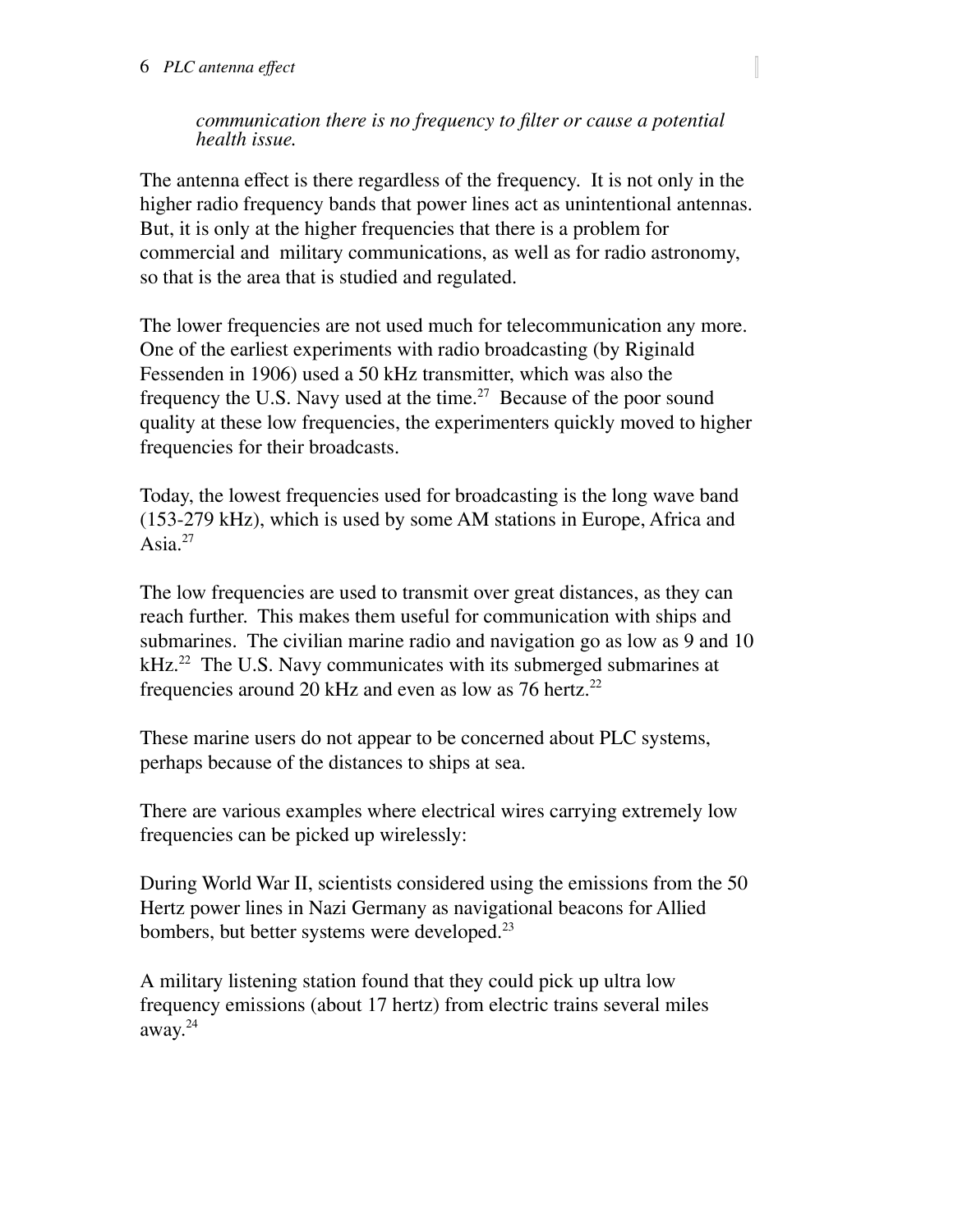Electric fences to enclose horses and livestock send out pulses at an extremely low frequency, but it can still be picked up as clicks by an AM radio receiver.

A research institute under the Italian Ministry of Health did look at some of the early PLC systems. <sup>25</sup> They found that the systems operated in the frequency bands from 112 kHz to 370 kHz and could be clearly detected 100 meters (300 ft) from power lines. The authors wondered if the presence of a PLC system or not could explain why some studies showed health effects from living near a power line, while others showed no effect.

## **Other PLC antennas**

Investigators in Austria found that street lights were better antennas for PLC radiation than the electrical lines themselves.<sup>18, 19</sup>

It may be that various electrical equipment in a house can work as antennas as well. This has not been studied, but likely candidates are electric stoves, electric space heaters, electric water heaters, light bulbs and track lighting.

### **Espionage using the antenna effect**

The United States and the Soviet Union both started on preventing snooping by wireless means on their teleprinters, cryptosystems and computers in the 1950s. Even though these machines are not considered wireless transmitters, they have unintended wireless emissions and create dirty electricity, which can be used to decipher the secret messages.

The United States created the TEMPEST program to prevent such spying. Their methods include line filters and shielding conduits to prevent the antenna effect on the power cables. 26

## **Regulation of PLC radiation**

Following various investigations and recommendations by scientists, government agencies, the military and other interests, the governments in Europe and Japan have put restrictions on the amount of radiation that is acceptable from PLC systems. $8, 13, 15$  These restrictions are only for the frequencies that are also used for wireless communication.

In the United States, there are presently few restrictions for PLC systems. The situation in the U.S. is characterized in one industry paper as: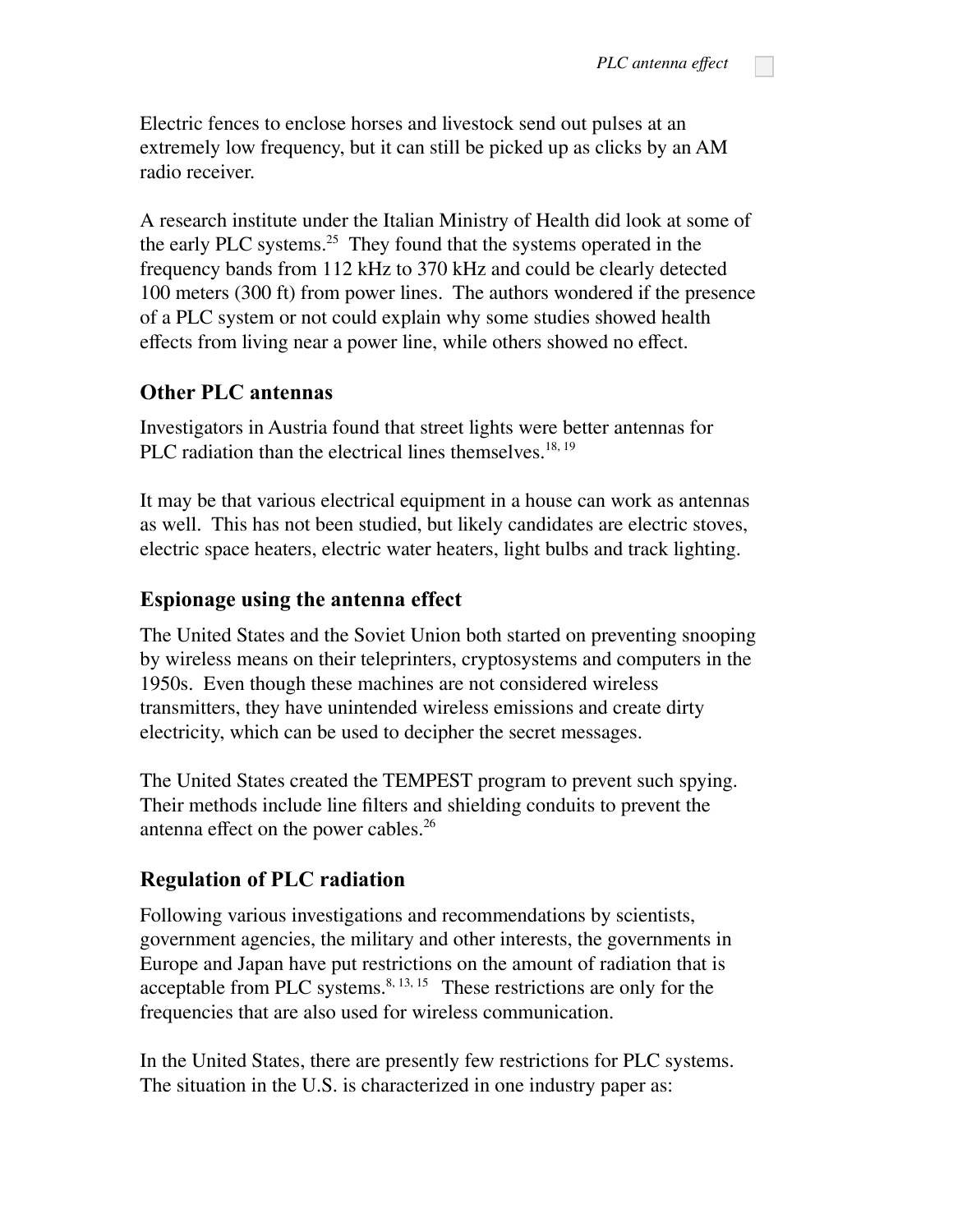FCC . . . can be regarded as highly generous for high speed PLC and in no way obstructing the spreading of PLC technology. 8

The FCC is the Federal Communications Commission, which has the legal authority to regulate wireless transmissions in the United States. That the FCC is much more lenient towards PLC radiation than other entities is demonstrated by various graphical comparisons.<sup>8, 13</sup>

Following complaints from the American radio amateurs, the FCC required operators of BPL/PLC systems to lower their emissions by 10 to 20 dB below the general limit.<sup>30</sup> The FCC also granted BPL exclusion zones around some radio astronomy laboratories. 30

As there have been almost no studies of the biological effects of PLC and dirty electricity, there are not really any standards addressing the potential health effects.

# **Public listing of PLC systems**

One of the few concessions the U.S. FCC made was to require the industry to maintain a public database of all proposed and operational BPL systems. The database is available at www.bpldatabase.org.

It lists only BPL type PLC systems in the USA, and only by ZIP code. Complaints have been logged with the FCC that the database is not maintained.

# **How far does the PLC radiation reach?**

The radiation level drops with the distance to the antenna. Since virtually every wire in a house and near a house can become a PLC antenna, it can be difficult to get some distance from all sources.

It is possible to measure the PLC radiation quite some distance from the wires. The Italian study<sup>25</sup> lists measurements up to 100 meters  $(310 \text{ ft})$ from the power line, while the Japanese study<sup>14</sup> measured up to 180 meters (550 ft) away.

The NATO study used a model that went beyond 200 meters (600 ft).<sup>13</sup>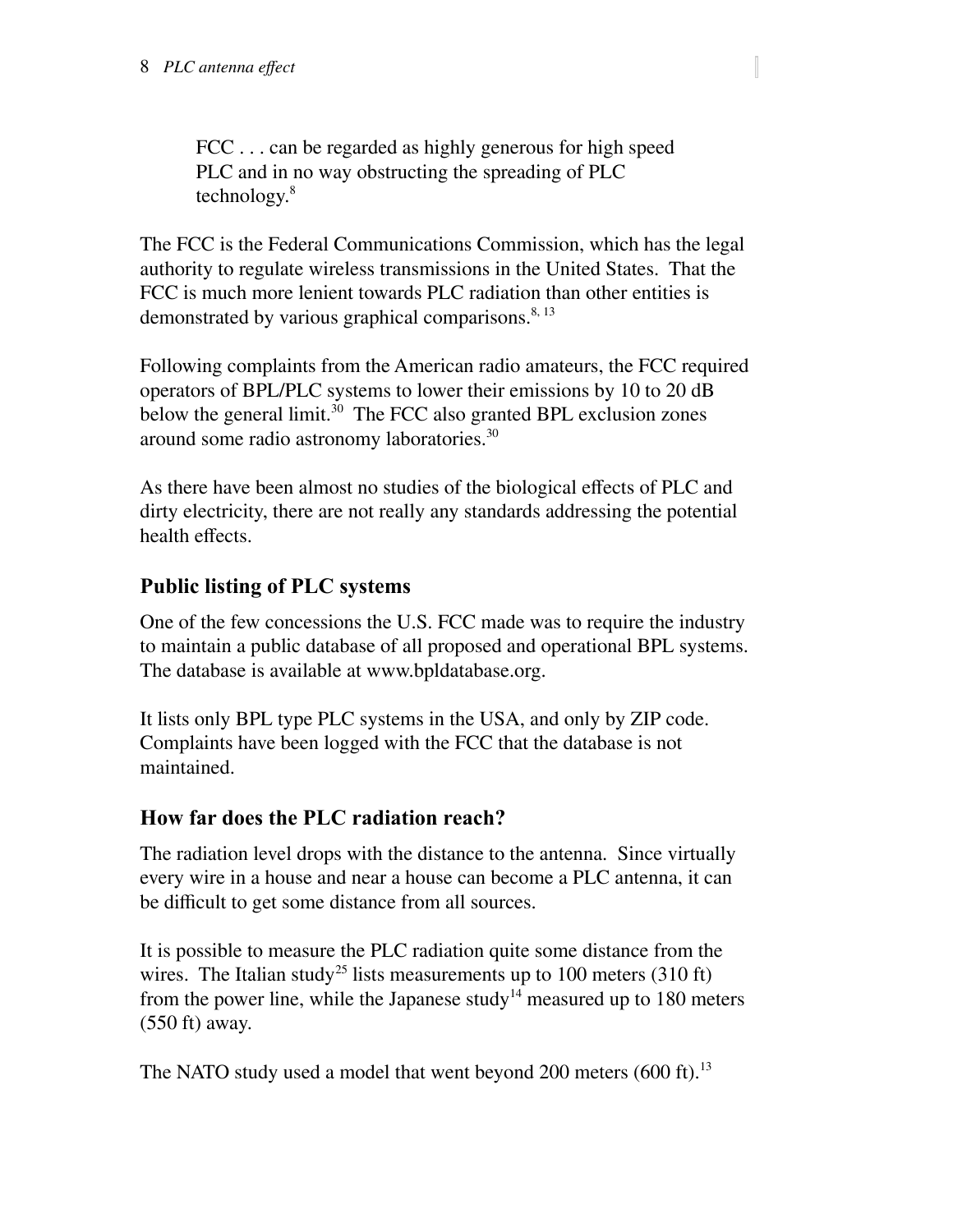The Swiss study<sup>17</sup> was not able to detect any PLC signals from a city, when 500 meters (1500 ft) outside the city. However, the Swiss power lines were possibly buried, which would reduce the reach of the signals.<sup>13</sup>

The carrier current systems serving college campuses are said to have an effective reach of about 60 meters (200 ft) from the wiring.<sup>5</sup>

The American radio amateurs who complained about interference were up to 1100 meters  $(0.7 \text{ miles})$  from the power lines carrying the PLC signals.<sup>11</sup> Radio observatories, however, would need to be miles away.<sup>14</sup>

Different brands of PLC systems will radiate differently, and the radiation will also greatly depend on the specific place. Some of these factors are discussed next.

#### **The antenna effect depends on the situation**

Antenna systems are complicated; the radiated effect depends on the frequencies, the current and the exact dimensions of the antenna. The electrical system of just a single home is complex. There are several branches of wires, which vary in length, change direction and have various equipment attached to them. The radiation can thus be expected to vary with the house, even in the same neighborhood.

The electrical distribution system for an area is also very complex. There are substations, power lines on poles or in the ground, which branch off in various directions. Older systems are also likely to have corroded connectors, which can generate arcing. Stray voltages travelling on steel pipes and through the ground are very common, and further complicate the picture.

Whether the power lines are individual wires on poles, cables on poles or buried cables can also greatly influence the radiation levels.

The general wiring practices are another factor which vary by country. Some parts of continental Europe use three-phase feeds to households, while Great Britain, Japan and the United States use single-phase. In the United States, each transformer typically serves just a few households, while in Europe well over a hundred households are commonly served by one transformer.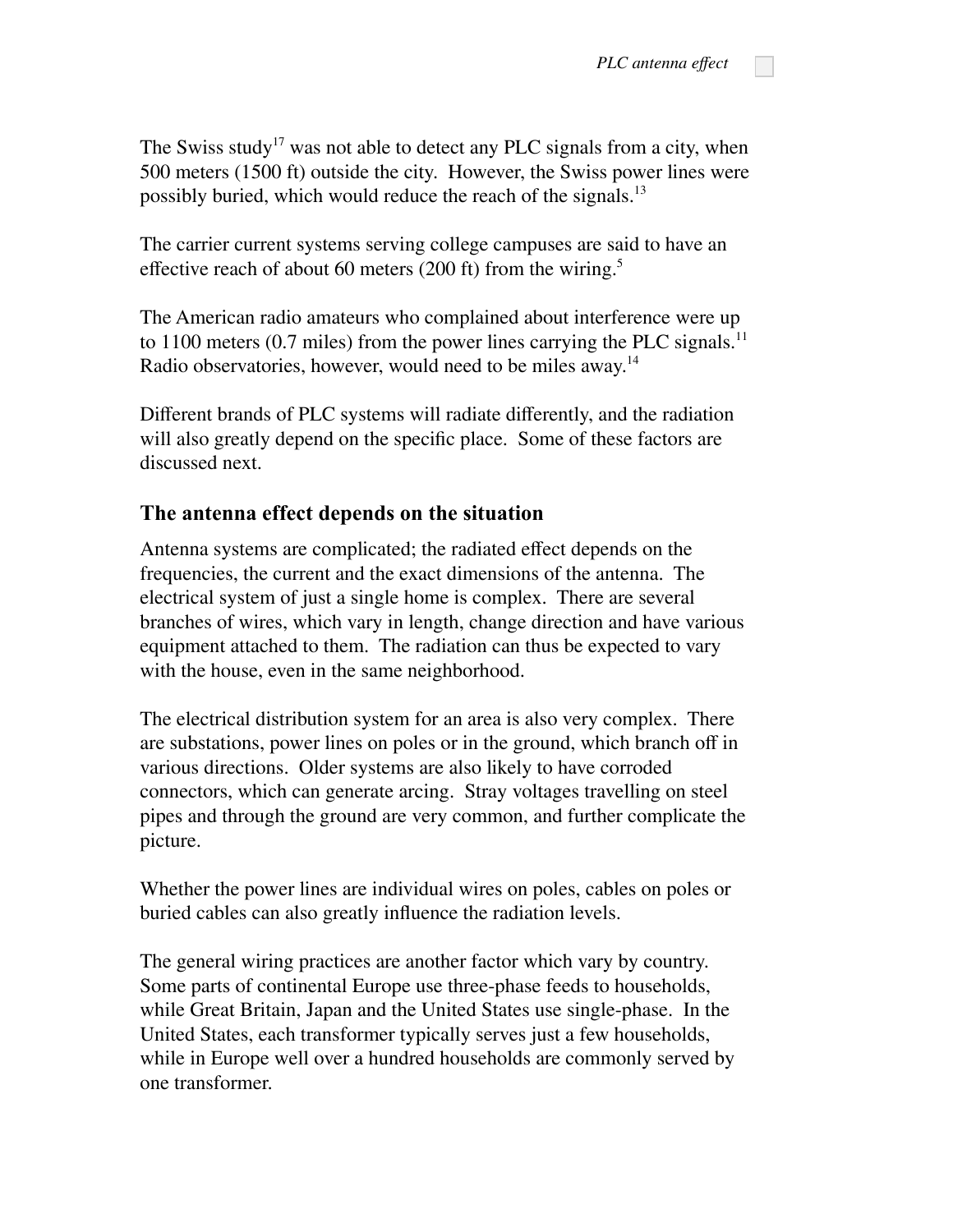An IEEE article points out one country-specific issue:

In Great Britain [and North America] . . . only one phase and the neutral supply a building. Consequently, PLC signals must be injected between a phase and the neutral supply [of] a building. . . . this is a disadvantageous configuration regarding EMC [i.e. worse antenna effect]. 8

The voltages vary, with higher voltages used on power distribution lines in the United States. Higher voltages may enhance the antenna effect.

There are several kinds of PLC systems available. Some are better suited to a certain wiring practice than others. The different PLC systems also produce different signals, and thus different radiation from the electrical system.

There are additional factors than these mentioned. For further discussion of this topic, see  $8, 13$ .

# **Reducing PLC radiation**

There are technical measures available for reducing the radiation from wiring carrying PLC signals. Examples include filtering<sup>8</sup>, buried power lines<sup>13</sup> and other measures that are all costly. However:

complete avoidance of unwanted radiation is simply infeasible. 8

## **Conclusion**

There is much theoretical and practical evidence that PLC systems and dirty electricity radiate wirelessly. This effect has been demonstrated both by laboratory studies as well as measurements on city-wide PLC systems. The effect has been demonstrated for many frequency bands and is not limited to particular PLC systems.

That PLC systems turn power lines and household wiring into de facto antennas is well established, though the strength of the emissions will depend on the specific situation.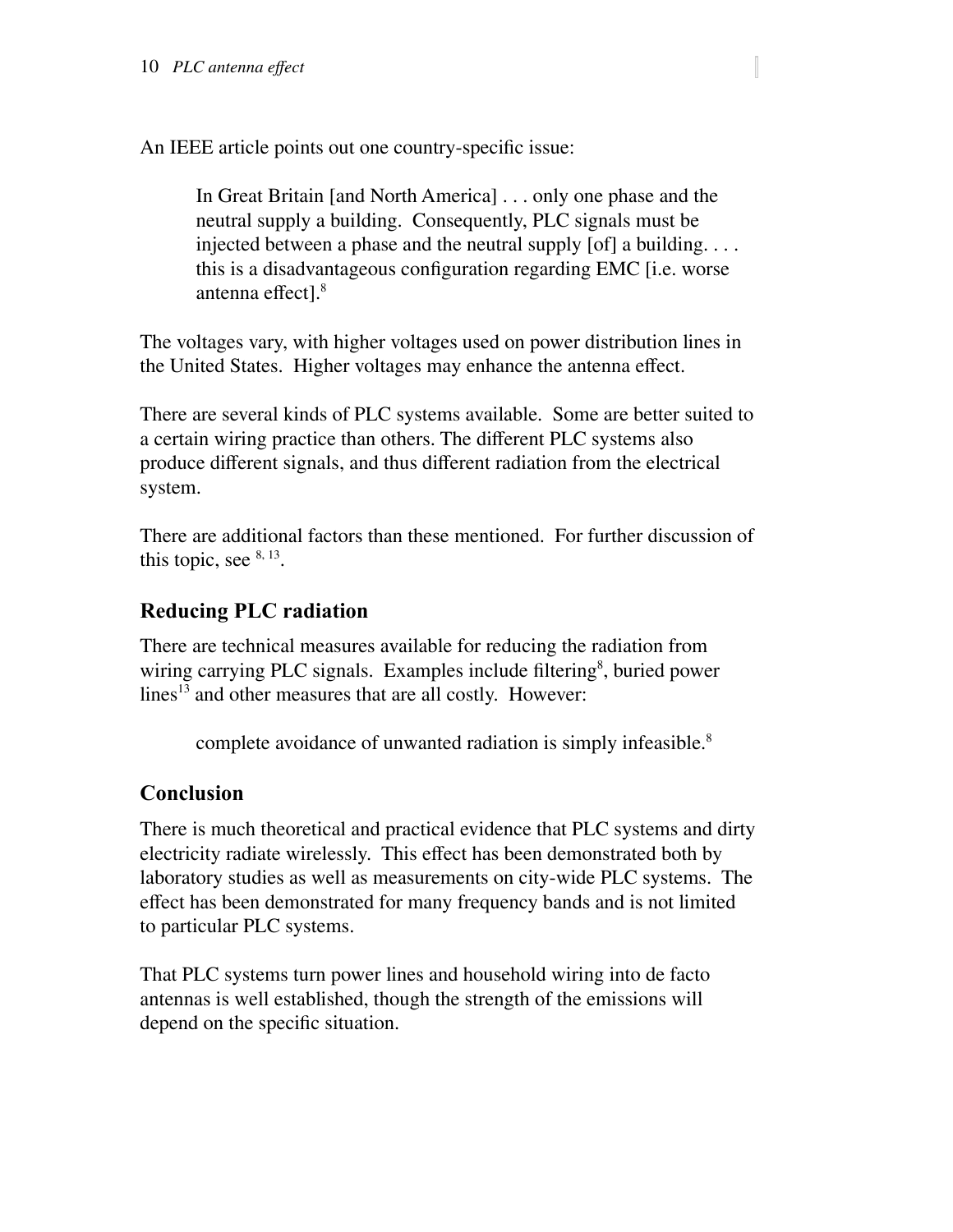## **Further information**

There are two excellent and readable books on this general topic, The *AC Power Interference Manual* is written by Marv Loftness, who specialized in mitigating interference from power lines. The *Designer's Guide to Electromagnetic Compatibility* is by Daryl Gerke and William Kimmel who specializes in all sorts of interference problems.

For more information on PLC systems and their public health issues, see [www.eiwellspring.org/plc.html](http://www.eiwellspring.org/plc.html) and [www.eiwellspring.org/smartmeter.html.](http://www.eiwellspring.org/smartmeter.html)

For other aspects of dirty electricity, see [www.eiwellspring.org/demenu.html](http://www.eiwellspring.org/demenu.html)

*2012 (updated 2022)*

### **Appendix: Technical comments**

The antenna effect is a basic EMC problem with various versions of a dipole antenna. As an example, let us look at a typical residential power distribution line in America, carrying a single phase:

The neutral and phase wires are separated by an air gap and the neutral wire is grounded at regular intervals, perhaps at every pole. The PLC signal is injected between the phase and neutral. The phase and neutral wires are then each halves of a very long dipole antenna, with one dipole also connected to a ground plane.

This setup is not much different from a broadcast AM radio station, which also uses a ground plane to enhance the transmitted power. If one looked at a photo of a long-wave AM radio station's antenna, the similarity to a power line will be obvious.

The story about the Swedish trains<sup> $24$ </sup> is a similar example, where the aerial line over the tracks is one dipole, while the tracks (and the earth they are grounded to) is the other dipole/groundplane.

The household wiring is another example of a dipole, but with different characteristics. If we consider a typical cable, it will have two conductors (phase and neutral) and a ground wire, all insulated from each other and encapsulated in a plastic sleeve. The neutral wire is connected to the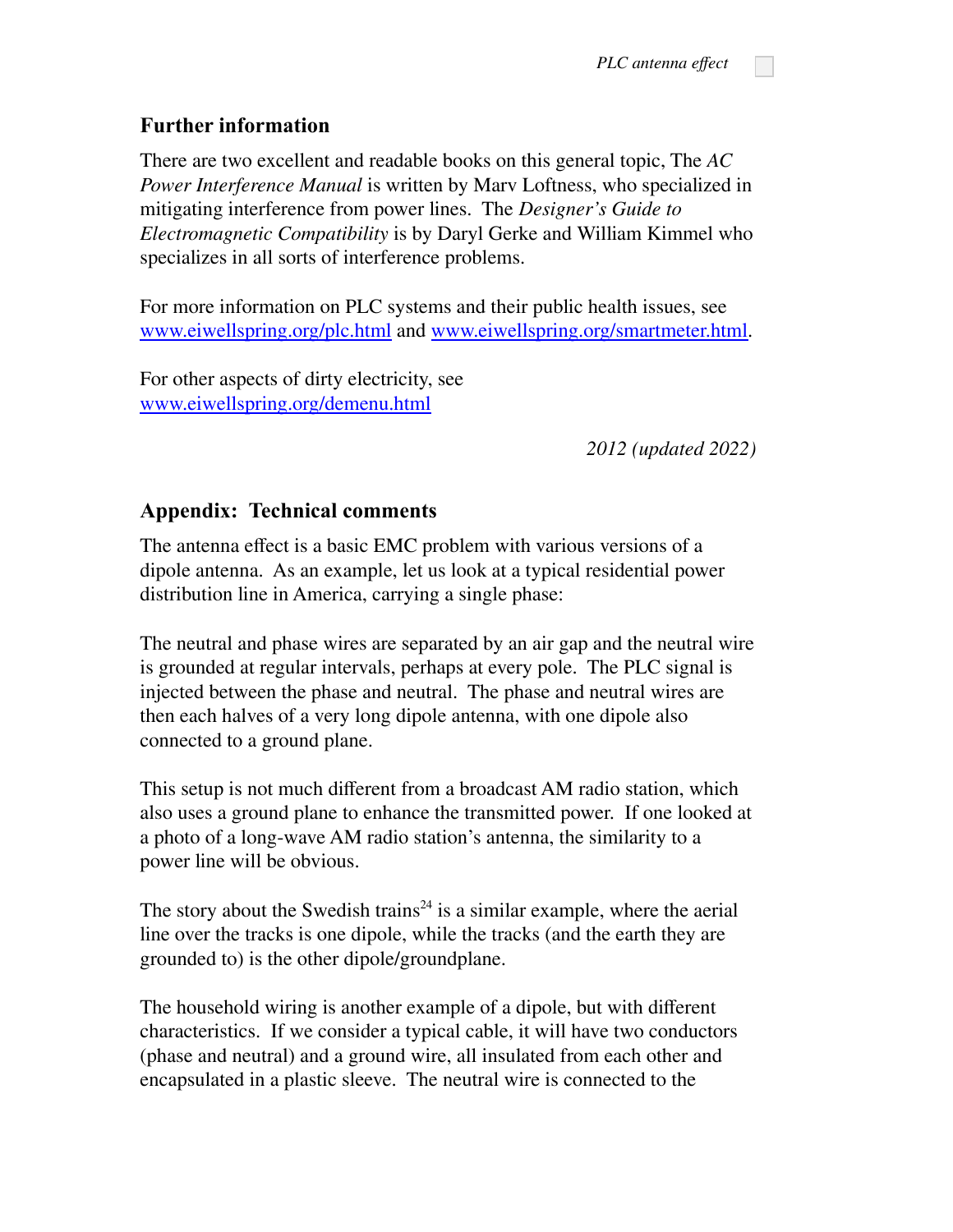grounding wire as well as the earth plane (via the bonding at the service entrance).

Here we have a very small gap between the two dipoles (wires), which is just the thickness of the insulation. For our purposes, it doesn't matter whether the insulation is plastic or an air gap.

If the gap was zero, there would be no radiated power, but the very small distance greatly reduces the magnetic radiation, compared to the larger gaps on power poles. The magnetic fields could further be reduced by twisting the wires (standard for cable-borne computer networks) or the use of coaxial cables (where one "wire" fully encloses the other).

Household wiring and cords are weak transmitters, but since they are so much closer to humans than power lines typically are, they can still be an important source of exposure.

In places where the two dipoles (wires) are more separated, the magnetic radiation will be higher. Examples are the bus bars in a power panel, wires in a wall box, and especially where there are unbalanced circuits and stray currents due to wiring errors (which are very common).

Then there is the ground plane. Whether it is relevant or not in a perfectly balanced electrical system does not appear to be known, but most houses have stray currents running in the soil (between grounding rods) as an alternate path for the neutral current. This means that for a part of the current (net current) the dipole gap is between the phase wire and the soil, not between the phase and neutral wires in the cable, so even a very small current can create a significant magnetic field.

The EMC engineers Gerke and Kimmel have a rule of thumb that a wire longer than  $1/20<sup>th</sup>$  wavelength is an efficient antenna.<sup>31</sup> This means for a 100 kHz signal it takes a minimum 150 meter (450 feet) wire, which is everywhere in neighborhoods. For a 1 MHz signal, the efficient minimum length shrinks to 15 meters (45 feet).

Due to the large dimensions and the rather short distances inside a home or office, the electrical wiring and power lines can be considered line sources. This means that the radiation level will diminish less by distance compared to a typical antenna source (point source).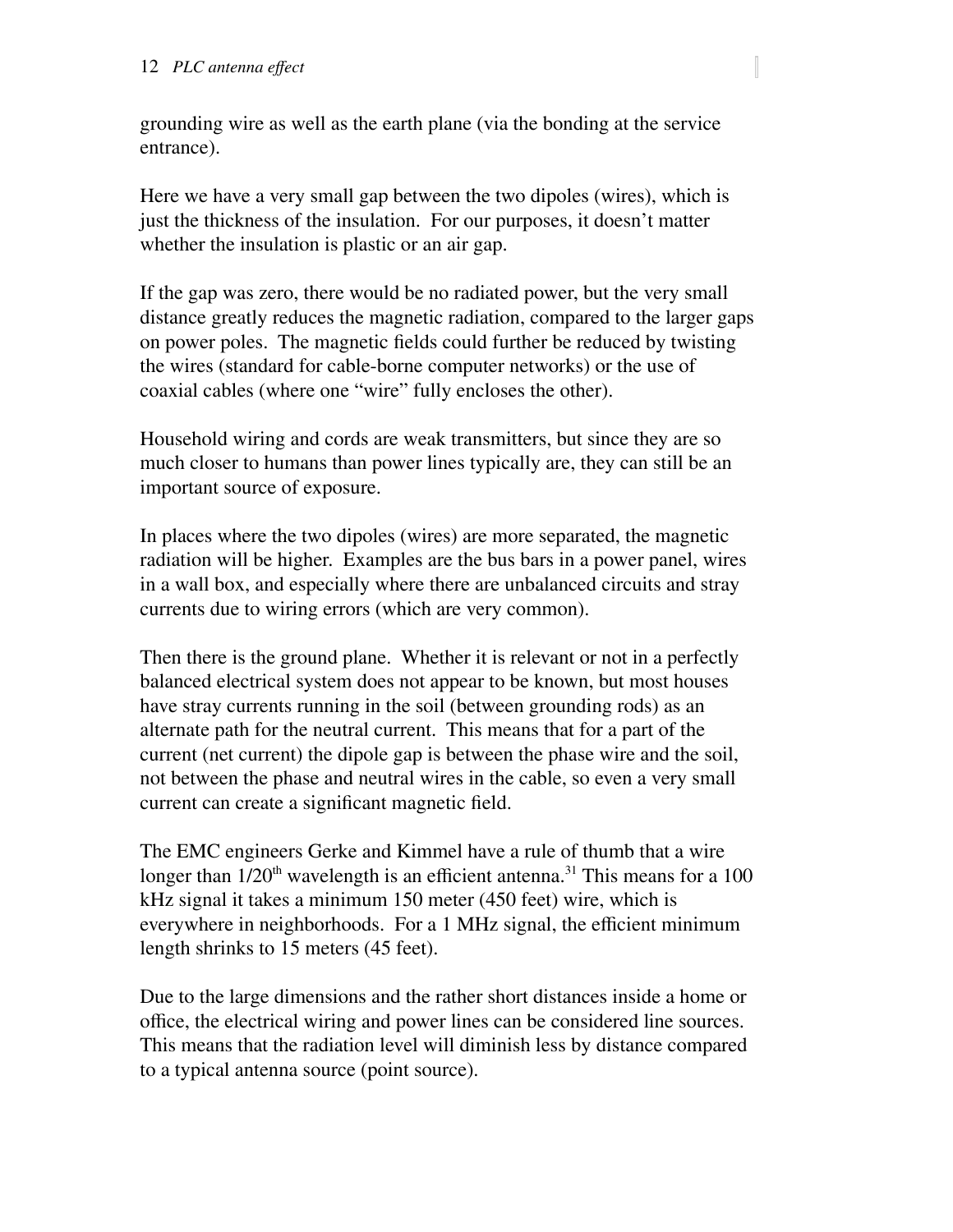#### **References**

(1) Electromagnetic compatibility. Wikipedia.

- (2) Lecture 6 Electromagnetic Compatibility, University of Technology, Sydney, Australia
- (3) EMI Troubleshooting Techniques, Michel Mardiguian, McGraw Hill, 1999.
- (4) PowerLine Positioning: A Practical Sub-Room-Level Indoor Location System for Domestic Use, Shwetak N. Patel et al, Ubicomp 2006, Springer-Verlag.
- (5) Carrier current, [http://en.wikipedia.org](http://en.wikipedia.org/)
- (6) PLT and broadcasting can they co-exist? BBC R&D White Paper WHP 099, J. H. Stott, 2004.
- (7) Broadband Over Power Lines Hits a Snag, Grant Gross, IDG News/PC World, 2004.
- (8) Physical and Regulatory Constraints for Communication over the Power Supply Grid, Martin Gebhardt et al, IEEE Communications Magazine, May 2003.
- (9) Demonstration that power line communication turns electrical lines into antennas, [www.eiwellspring.org/plc/PLCAntennaEffectDemo.htm](http://www.eiwellspring.org/plc/PLCAntennaEffectDemo.htm).
- (10) The FCC investigates radiation levels from power line communication, [www.eiwellspring.org/plc/FCC\\_investigates\\_PLC.htm](http://www.eiwellspring.org/plc/FCC_investigates_PLC.htm)
- (11) Federal Communications Commission, ET Docket 04-39, April 29, 2009 [www.eiwellspring.org/plc/FCClaboratoryBPLreport.pdf](http://www.eiwellspring.org/plc/FCClaboratoryBPLreport.pdf) See also reference <sup>10</sup> for links to the individual documents on the FCC website.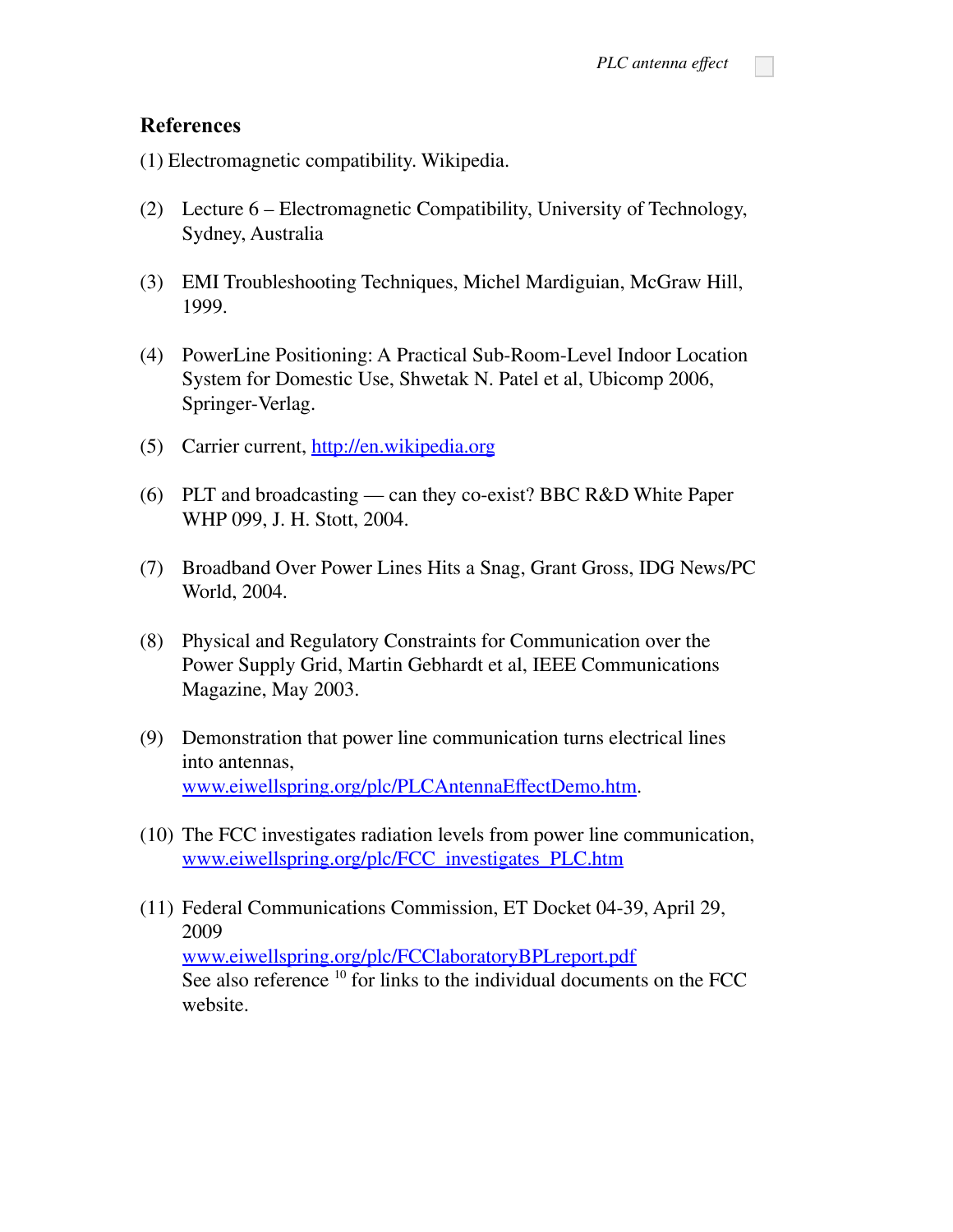(12) BPL Interference Test – Briarcliff Manor, Video #5, FCC Laboratory, 2004

- (13) Potential Effects of Broadband Wireline Telecommunications on the HF Spectrum, Arto Chubukjian et al., IEEE Communications Magazine, November 2008. Also available as NATO unclassified document RTO-MP-IST-083. [www.compliance-club.com/PLT/NATO-PLT\\_MP-IST-083-07.doc](http://www.compliance-club.com/PLT/NATO-PLT_MP-IST-083-07.doc) (NATO version, free)
- (14) Measurements of Harmful Interference in the HF-UHF Bands Caused by Extension of Power Line Communication Bandwidth, Fuminori Tsuchiya et al, IVS CRL-TDC News, No. 21, November 2002.

See also [www.eiwellspring.org/plc/PLC\\_test\\_in\\_Japan.htm](http://www.eiwellspring.org/plc/PLC_test_in_Japan.htm) for interpretation and comments.

- (15) For the Grid and Through the Grid: The Role of Power Line Communications in the Smart Grid, Stefano Galli et al, Proceedings of the IEEE, June 2011.
- (16) Measured wireless emissions from broadband power line communication in Swiss city exceed guidelines, [www.eiwellspring.org/plc/PLC\\_Fribourg.htm](http://www.eiwellspring.org/plc/PLC_Fribourg.htm).
- (17) Assessment of Radio Disturbance Generated by an Established PLC-Network at the Swiss City of Fribourg, Pascal Krahenbuhl and Robert Coray, Swiss Federal Office of Communication.
- (18) Power Line Communication System Turns Street Lamps into Broadband Transmitters, [www.eiwellspring.org/plc/PLC\\_mercury\\_lamp.htm.](http://www.eiwellspring.org/plc/PLC_mercury_lamp.htm)
- (19) PLC interference: Report about measurements concerning power line communications systems (PLC) and harmful interference caused by PLC in the HF bands 2000–30,000 kHz, Federal Ministry for Transport, Innovation and technology (Austria), February 2006.
- (20) Memorandum submitted by Electromagnetic Compatibility Industry Association (EMCIA), October 2009. (Submitted to the British Parliament and should be available on the Parliament website).